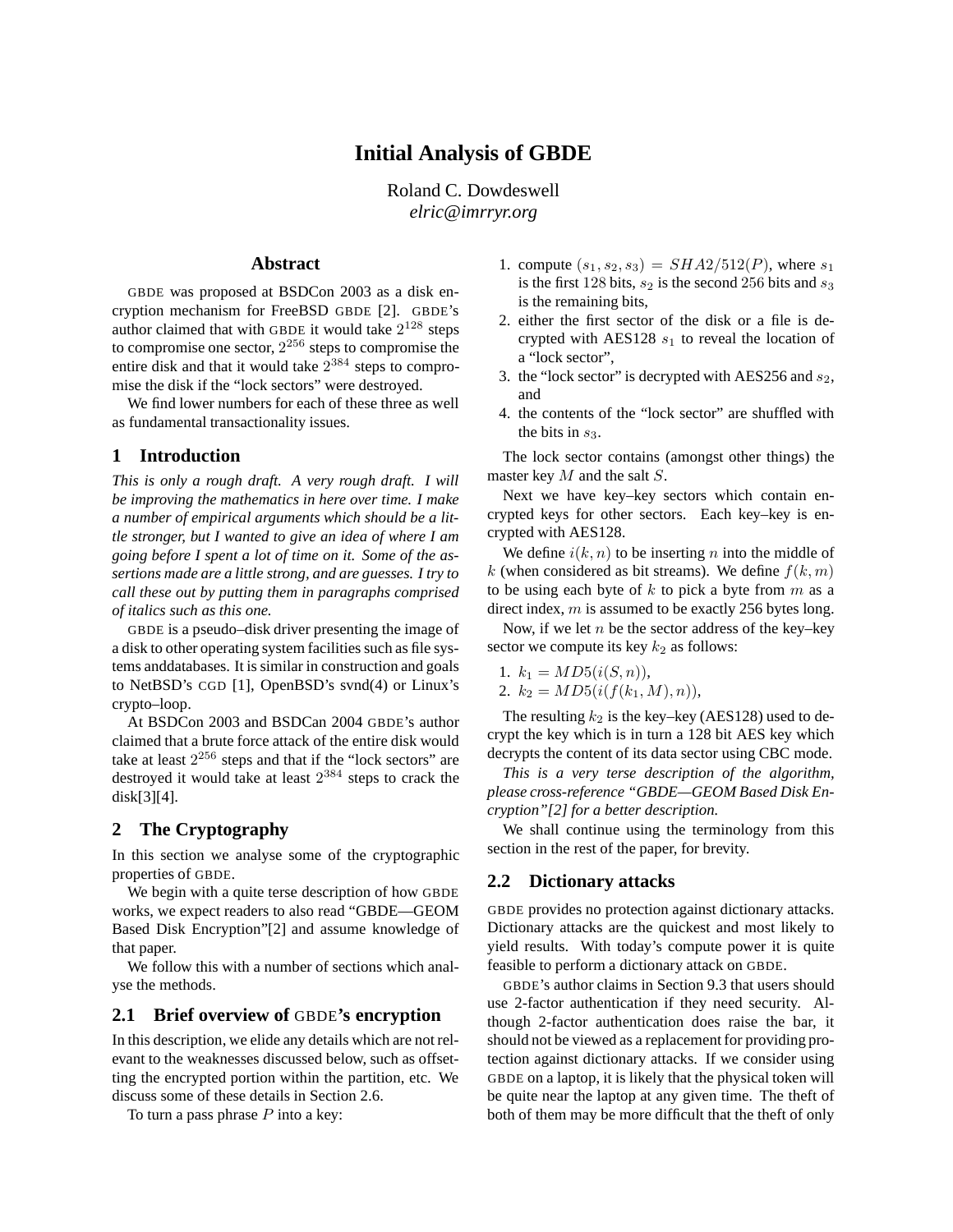one, but not substantially so.

In short physical tokens are not a substitute for pass phrases, they should be used in conjunction with pass phrases to enhance security.

GBDE's author claims that worst case to try a pass phrase is

$$
W_{SHA2/512} + W_{AES128} +
$$
  

$$
W_{disk\_read} + W_{AES256} + W_{MD5}
$$

and the best case is:

$$
W_{SHA2/512} + W_{AES128}
$$

But, there is a problem with the best case analysis which is that the  $W_{SHA2/512}$  can be performed off line since the pass phrase is notsalted before the hash is used. That leaves us with a best case of only:

#### $W_{AES128}$

Using  $s_1$ , we decrypt the first sector of the disk to determine the location of the lock sector. It is encoded as a 64 bit integer which specifies the byte offset into the disk. If we assume that the disk is 1TB, then only 1 in  $2^{16}$  of these will be valid. So, we have the best case almost all the time.

We can easily eliminate the potential disk seeks with memory for time trade offs, so we shall ignore them. And the other work that we need to do in the worst case is dwarfed by how infrequent the worst case actually is.

So, the work required to perform a dictionary attack is only:

$$
W_{AES128} + 2^{-16}
$$
worst case  $\simeq W_{AES128}$ 

Now, let's consider what this means on modern hardware:

| Pass phrase strength | Time to crack in days |
|----------------------|-----------------------|
| 230                  | 0.12                  |
| $2^{35}$             | 3.97                  |
| 240                  | 127.5                 |
| 245                  | 4072                  |

The times were calculated on an IBM ThinkPad T41 1.7GHz Pentium M which is not the fastest computer money can buy. It can perform 100, 000 setkey/encrypt operations per second.

There is also another dictionary attack which can be performed partially off line, using  $s_2$  and  $s_3$  to try to break the "lock sector". If there is an entirely predictable ciphertext block in the lock sector, this could expand into an off line attack.

We note that the contents of the lock sector do contain a lot of reasonably predictable data such as the apparent sector size, first sector, last sector. It also contains quite a bit of random data such as the master key and salt. If we can predict the first ciphertext block worth of this data, then an off line dictionary attack might work. Since the pass phrase includes a "key" which shuffles the data, we expect that this would work for some pass phrases but not others. The condition would be that the pass phrase would need to shuffle the contents of the lock sector leaving predictable data in the first 128 bits. For the passphrases which do work, we can then build a hashed database of the first ciphertext block of the lock sectors. We then simply scan the disk for matches and attempt the corresponding pass phrase.

This might be worth further examination.

# **2.3 Weak master keys**

From Section 2.1, we have  $f$  which transforms one set of bytes into another set by indexing into the master key M. M is comprised of pseudo–random bytes, generated when GBDE is first configured.

It is reasonably obvious that even if the bytes in  $M$ are uniformly distributed, the bytes in the output of  $f_1(x) = f(x, M)$  will most certainly not be uniformly distributed.

Consider  $M$  consisting of all 1's. This is a perfectly reasonable, if unlikely random value. In this case,  $f_1$ will always return all 1's.

We generated 10000 random streams of 256 bytes and noted that the number of distinct bytes in each ranged from 142 to 181. With results clustering around the mode 162.

*This is an empirical argument that we will replace with a proper one later.*

## **2.4 Recovering keys from key–key sectors**

We can use our discoveries about  $f$  from Section 2.3 to order our brute force attack in such a way that it is likely to yield results more quickly.

From Section 2.1, we start the attack in the step used to obtain  $k_2$ . We do not presume knowledge of  $k_1$  at all, but rather in:

$$
k_2 = MD5(i(f(k_1, M), n))
$$

We would use the predictable qualities of the output of  $f$  to construct an attack.

For the extreme example, consider if all of the bytes in  $M$  are exactly the same. In this case,  $f$  would always return the same result.  $k_2$  would always be the same. If we knew that M had only one distinct byte beforehand, then we would be able to obtain access to the disk in only 2<sup>8</sup> steps.

Also, consider that if we were to know which  $m$  bytes were contained within  $M$  then we could easily construct a compromise with a worst case of success  $m^{16}$ . If we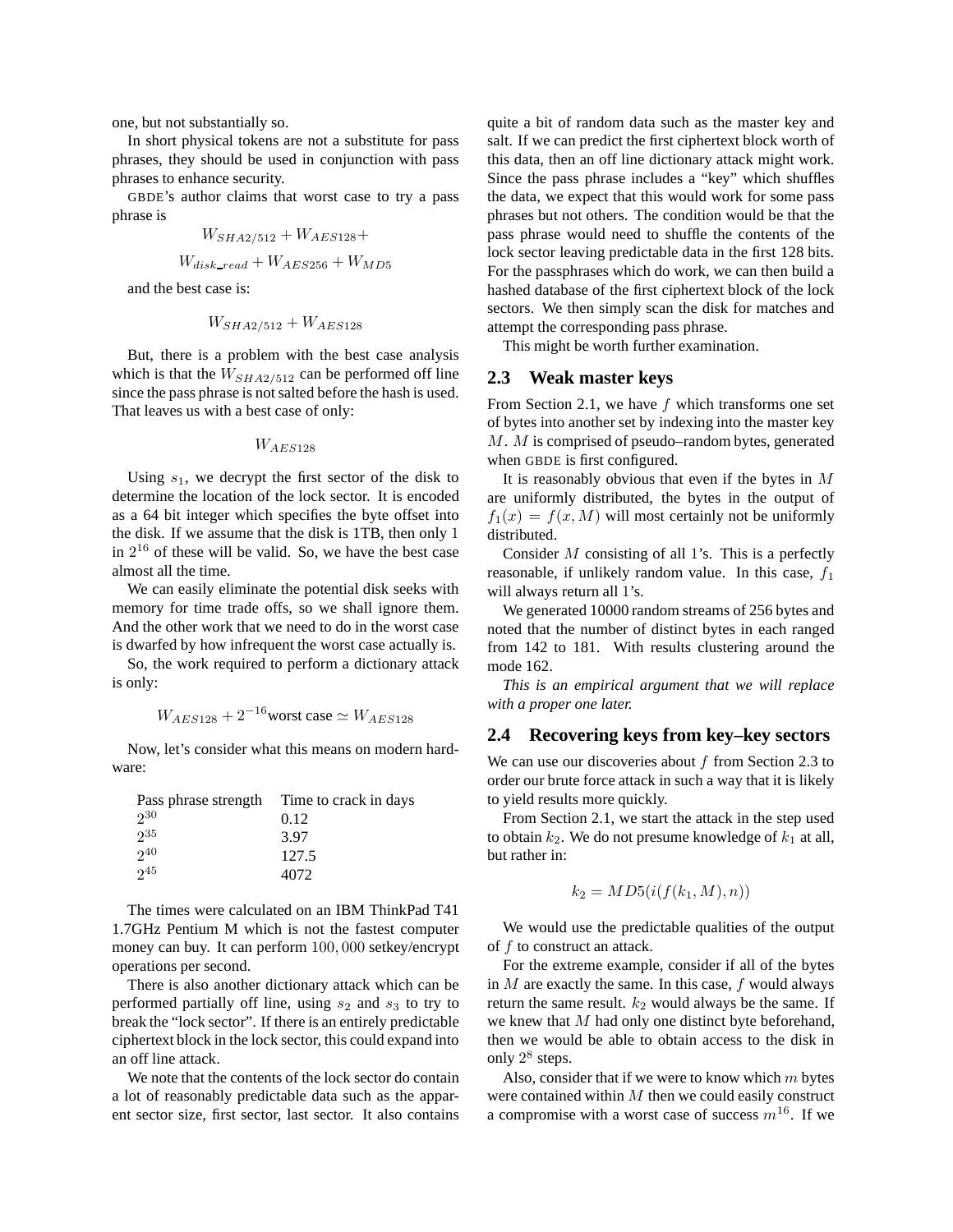| $M$ bytes | Probability |
|-----------|-------------|
| 256       | 0.619708    |
| 200       | 0.540031    |
| 180       | 0.503249    |
| 160       | 0.46049     |
| 150       | 0.436454    |
| 140       | 0.410389    |
| 128       | 0.376133    |
| 64        | 0.129012    |

Figure 1: Distinct bytes in  $M$  against the probability that the output of  $f$  will contain only distinct bytes

also knew the multiplicities of each of the values in M we could reduce the search further.

Let us consider what we can say if we know nothing about the contents of  $M$  except that it is a randomly generated string of bytes where no attempt to suppress duplicates is made.

If M has m distinct bytes there are  $P(m, 16)$  possible outputs with distinct bytes out of a total of  $m^{16}$  total possible outputs. The probability that the output will contain only distinct bytes is therefore,

$$
\frac{P(m,16)}{m^{16}}
$$

Please refer to figure 1 for the probabilities given various m.

We can immediately see that, e.g. for  $m = 64$  if we choose only values for the output of  $f$  that contain repeated bytes then we have a 87% chance of being right in  $2^{128} - P(256, 16)$  steps. This is substantially better than the normal case where we have only a 38% chance—and we have just searched only 38% of the keyspace.

We can use this to construct an attack by trying values for  $f(k_1, M)$  that contain more repeated bytes than one would expect from the output of a uniform distribution.

*This description needs quite a bit of work. I need to figure out when to quit, etc. . . There is also the open question of what the optimal number of repeated bytes for which to search is, how the search should be structured, etc. . . We have only demonstrated that we're more than likely going to discover the key a little earlier than we would expect, i.e. we have a* 69% *chance of discovering the key within the first* 38% *of the search using this method.*

For each guess g at the output of  $f(k_1, M)$  we:

- 1. compute  $MD5(i(g, n))$  for the key–key,
- 2. decrypt the key with the key–key, and
- 3. verify the key in it by decrypting and verifying the sector.

Each time we succeed we gather statistical information about  $M$  which can be used to speed up further calculations.

If we know  $m$  the number of distinct bytes in the master key and we know what each of those bytes is, then we can compromise each sector in  $m^{16}$  steps. After compromising enough sectors in this way, we will be able to statistically analyse this.

From Section 2.3, with our 10000 randomly generated keys, the weakest one was 142 distinct bytes. This comes to an effort of  $142^{16}$  which is approximately  $2^{114.5}$ .

If we know the multiplicity of each byte, then we can structure our search to do even better than this because we know the relative probabilities that each byte will appear.

*We will come up with the number which is presumably reasonably smaller than* 2 <sup>114</sup>.<sup>5</sup> *which represents the effort to brute force a sector given knowledge of the bytes and their multiplicities.*

After compromising  $2^{10}$  sectors, we should have a reasonably good idea about  $m$ , the byte values in  $M$  and their multiplicity. Considering  $m = 142$ , we can then compromise the entire disk in less than:

$$
2^{10}2^{128} + n2^{114.5} \\
$$

where  $n$  is the number of sectors in the disk.

#### **2.5 From salt to master key**

If we assume that we know  $S$ , then how could we retrieve  $M$ ? It turns out that we can tease  $M$  out, by using the divide–and–conquer strategy outlined below.

We shall use a 1TB disk as an example. We have  $2^{30}$ sectors and hence we have  $2^{30}$  key–keys.

The algorithm:

- 1. compute  $k_1$  for each of the key–keys,
- 2. repeat until  $M$  is fully known:
	- (a) find the  $k_1$  which has the least unknown distinct byte values,
	- (b) crack the key–key discovering the bytes of  $M$ indexed by  $k_1$ ,

Cracking the key in step 2b is substantially easier than a brute force of  $2^{128}$ . If we assume that the number of distinct bytes in the best  $k_1$  is n, then we can crack its key–key in  $2^{8n}$  steps.

Once we have the first 16 bytes of  $M$ , each addition iteration of the loop takes much less time. So, the total time investment is  $O(2^{8n} + noise) = O(2^{8n})$ .

*Compute the least number of distinct bytes I am likely to find in* 2 <sup>30</sup> *random 16 byte strings. I think that it will turn out to be around 10 in which case we can go from the salt to the master key in* 2 <sup>80</sup> *steps.*

The same sort of analysis as applied in Section 2.4 can be applied to speed the attack, but it is less effective since there are less bytes chosen from M.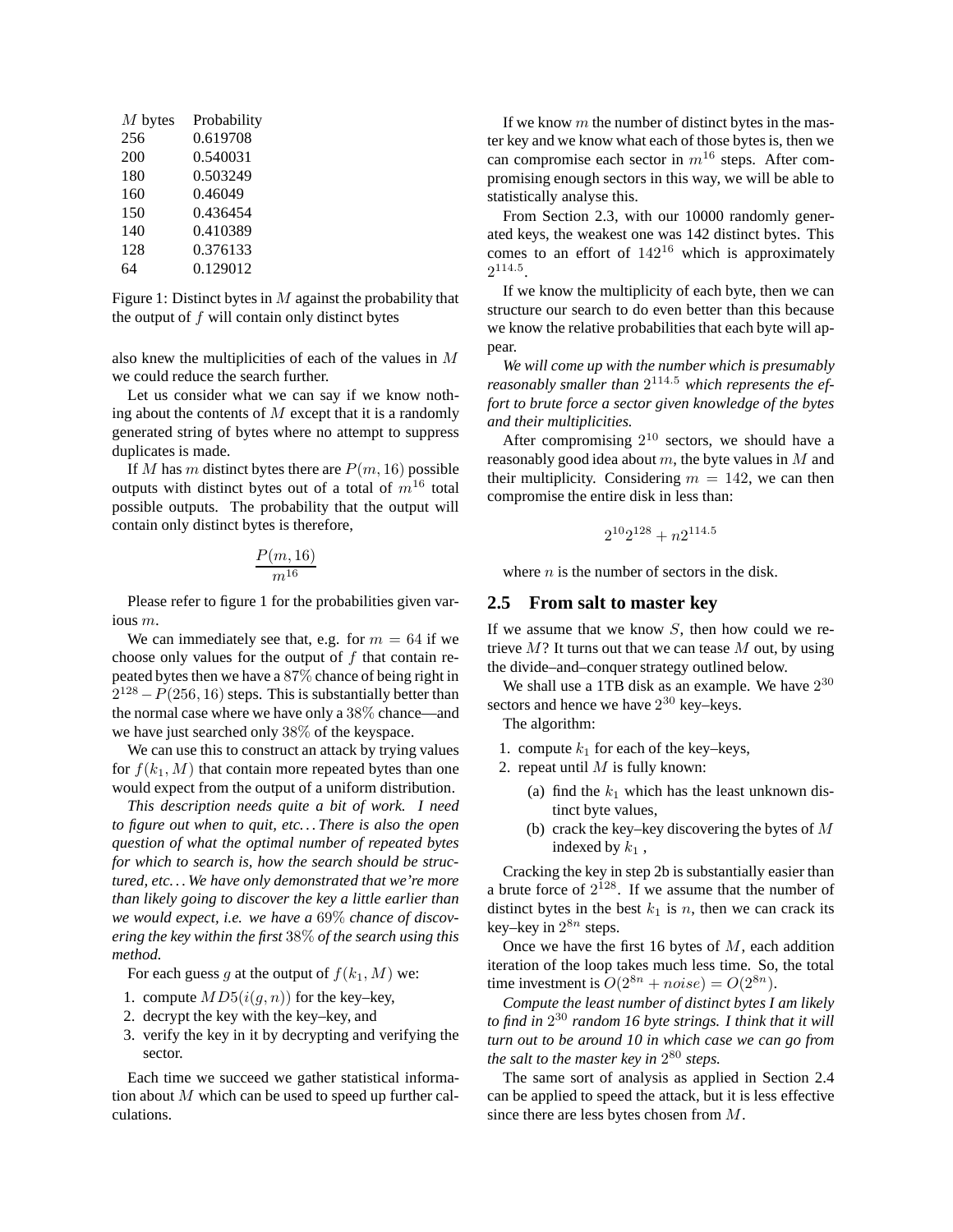## **2.6 Other information**

*EDITOR: need to think of a reasonable title for this section.*

There are many pieces of other information which various people have claimed are difficult to find and hence make brute forcing the disk impossible. GBDE places the key–key sector at an offset for the beginning of each group of 32 sectors. The actual disk is offset into the partition and random bits placed around it, etc.

Finding the key–key sector is at most  $2^5$ .

The extent of the encrypted disk is not nearly as random as one would believe. They typical user is not willing to sacrifice much space. It would be interesting and we believe possible to define an algorithm that could perform a modified binary search for the extent of the disk.

GBDE's author mentions some of the information that a cleaning lady can gain, but does not mention that all of this information could be garnered by a cleaning lady. If I see a single disk write it updates two disk sectors. Now I know that the key–key sector is one of them.

We note that disk analysis can provide all of the advantages of a cleaning lady. Hence an attacker with reasonable resources should be presumed to be able to gather all of this information by examining the physical media.

## **2.7 Decrypting one file**

To find one modest sized file on a GBDE partition, one would need to:

- 1. decrypt and verify the superblock,
- 2. for i in number of directories deep the file is:
	- (a) decrypt the directory,
	- (b) find the inode associated with the file or subdirectory in question,
- 3. decrypt the file's blocks.

If we assume that we need  $n$  sectors from the disk to find what we are looking for, then the effort required will be  $n2^{128}$  for a strict brute force attack.

It has been asserted in various forums that to perform this attacks, one would need to tackle the problem of an enormous number of false positives and have enormous amounts of data storage.

False positives will be quite unlikely, and in the event that there is one at most it will add a few bits of effort to the search. If blocks are discovered to be false positives, one can just backtrack. The only possible storage requirement would be a small stack.

We can use the knowledge from Section 2.3 to structure the search in a much more efficient manner.

## **3 Reliability**

Because GBDE turns one sector write into two sector writes that is a write to the key–sector and a write to the sector itself, a race condition is introduced where if the OS crashes or if removable media is removed at the wrong time the contents of the sector will be lost.

This can manifest itself during surprising operations, e.g. if a file is read then the atime of the inode is updated. If the OS crashes or if the power fails during this operation then the inode sector will contain random data when the operating system reboots.

File systems are built on the fundamental assumption that sector writes are atomic operations which either succeed or fail but do not fill the sector with random bits.

To rectify this problem, GBDE would need to implement a journal keeping track of outstanding operations and that would reduce its performance substantially.

## **4 Conclusion**

There are number of weaknesses in GBDE which need to be addressed.

Dictionary attacks are the most feasible way to compromise any system which includes a pass phrase. Claiming that the user should use two factor authentication both ignores what users actually do and makes often unwise assumption that the second factor will not be compromised.

The weak master keys need to be eliminated. This could be accomplished by ensuring that all of the bytes in the master key are distinct. We understand that this makes the compromise described in Section 2.5 easier, but that attack is still more difficult than using brute force to compromise each sector.

It would be substantially more prudent to replace f with a function that has some cryptographic properties. It would also be prudent to eliminate the divide-andconquer compromise by ensuring that the entire master key is used in deriving the keys for the key–key sectors. Both the domain and the co–domain of  $f$  are subject to analysis. We do not believe that we have discovered the only problem, in fact quite to the contrary.

The claims about GBDE's resistance to brute force analysis should be adjusted. One cannot use a 128 bit cipher with different keys for each sector and claim much better than  $2^{128}$  resistance to brute force attacks. If GBDE's author wants to claim greater protection then he must use a cipher with more bits on each sector.

### **References**

[1] Roland C. Dowdeswell and John Ioannidis. The cryptographic disk driver. In *USENIX Annual Technical Conference, FREENIX Track*, pages 179–186. USENIX, 2003.